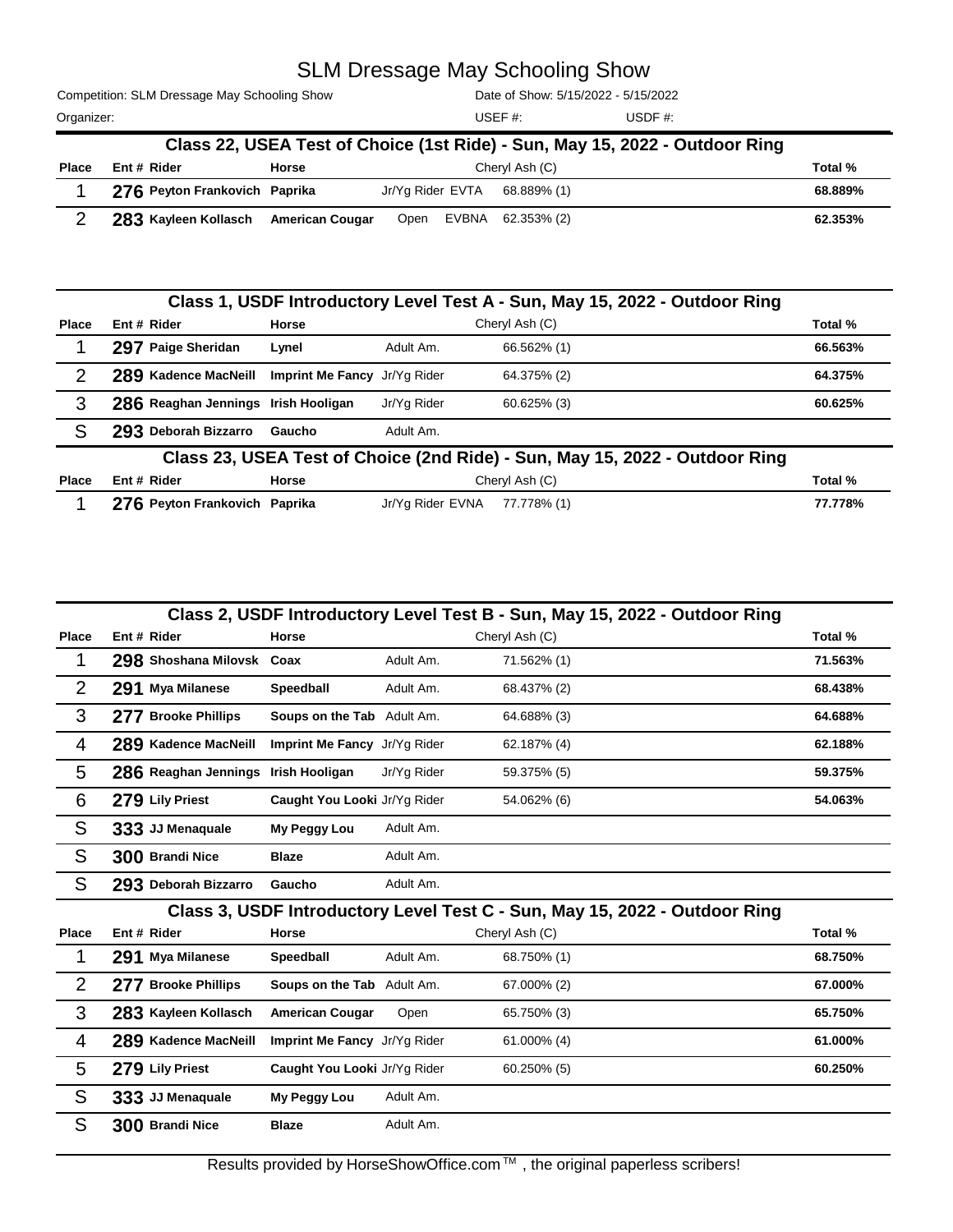## SLM Dressage May Schooling Show

Competition: SLM Dressage May Schooling Show

Date of Show: 5/15/2022 - 5/15/2022

Organizer: USDF #: USEF #:

|                |                           |                         |             | Class 4, USEF Training Level Test 1 - Sun, May 15, 2022 - Outdoor Ring     |             |
|----------------|---------------------------|-------------------------|-------------|----------------------------------------------------------------------------|-------------|
| Place          | Ent # Rider               | Horse                   |             | Cheryl Ash (C)                                                             | Total %     |
| 1              | 298 Shoshana Milovsk Coax |                         | Adult Am.   | 67.308% (1)                                                                | 67.308%     |
| $\overline{2}$ | 285 Christy Pellegrino    | <b>Northern Quest S</b> | Open        | 67.115% (2)                                                                | 67.115%     |
| 3              | 330 Amanda Graham         | L.A, Baltic Silver      | Adult Am.   | 63.654% (3)                                                                | 63.654%     |
| 4              | 290 Natalie Edwards       | <b>RD's Honor</b>       | Jr/Yg Rider | 63.269% (4)                                                                | 63.269%     |
| 5              | 275 Tara Goldman          | <b>Criminal Matters</b> | Jr/Yg Rider | 61.538% (5)                                                                | 61.538%     |
| 6              | 278 Julie Bintliff        | Accountable             | Adult Am.   | 60.000% (6)                                                                | 60.000%     |
|                | 292 Lorelei Short         | <b>Euro Demon</b>       | Jr/Yg Rider | 58.462% (7)                                                                | 58.462%     |
|                | 296 Gia Gallucci          | <b>Stabler</b>          | Jr/Yg Rider | 58.077% (8)                                                                | 58.077%     |
|                |                           |                         |             | Class 7, USEF First Level Test 1 - Sun, May 15, 2022 - Outdoor Ring        |             |
| <b>Place</b>   | Ent # Rider               | Horse                   |             | Cheryl Ash (C)                                                             | Total %     |
| 1              | 299 Jamie Griffith        | <b>Ehlliot</b>          | Adult Am.   | 66.897% (1)                                                                | 66.897%     |
| $\overline{2}$ | 331 Jaime Stirparo        | L.A, Baltic Silver      | Jr/Yg Rider | 63.276% (2)                                                                | 63.276%     |
| 3              | 280 Erica Foster          | <b>Union Square</b>     | Adult Am.   | 56.207% (3)                                                                | 56.207%     |
| 4              | 287 Roni DeCesare         | <b>Black Charlie</b>    | Adult Am.   | 51.207% (4)                                                                | 51.207%     |
| S              | 282 Colleen Curtin        | <b>Rapunzel FHF</b>     | Adult Am.   |                                                                            |             |
|                |                           |                         |             | Class 5, USEF Training Level Test 2 - Sun, May 15, 2022 - Outdoor Ring     |             |
| Place          | Ent # Rider               | Horse                   |             | Cheryl Ash (C)                                                             | Total %     |
| 1              | 299 Jamie Griffith        | <b>Ehlliot</b>          | Adult Am.   | 78.276% (1)                                                                | 78.276%     |
| $\overline{2}$ | 290 Natalie Edwards       | <b>RD's Honor</b>       | Jr/Yg Rider | 68.103% (2)                                                                | 68.103%     |
| 3              | 274 Bobbie Herbs          | <b>Whitty Remark</b>    | Adult Am.   | 66.552% (3)                                                                | 66.552%     |
| 4              | 288 Jennifer Silkensen    | <b>Great Bear</b>       | Adult Am.   | 65.345% (4)                                                                | 65.345%     |
| 5              | 330 Amanda Graham         | L.A, Baltic Silver      | Adult Am.   | 63.793% (5)                                                                | 63.793%     |
| 6              | 278 Julie Bintliff        | Accountable             | Adult Am.   | 62.931% (6)                                                                | 62.931%     |
|                | 292 Lorelei Short         | <b>Euro Demon</b>       | Jr/Yg Rider | 62.586% (7)                                                                | 62.586%     |
|                | 296 Gia Gallucci          | <b>Stabler</b>          | Jr/Yg Rider | 61.379% (8)                                                                | 61.379%     |
|                | 275 Tara Goldman          | <b>Criminal Matters</b> | Jr/Yg Rider | 61.207% (9)                                                                | 61.207%     |
|                | 294 Rylea Hullings        | <b>Bionda</b>           | Jr/Yg Rider | 60.000% (10)                                                               | 60.000%     |
| S              | 295 Cathy Schneider       | <b>Moncoeur</b>         | Adult Am.   |                                                                            |             |
|                |                           |                         |             | Class 6, USEF Training Level Test 3 - Sun, May 15, 2022 - Outdoor Ring     |             |
| Place          | Ent # Rider               | Horse                   |             | Cheryl Ash (C)                                                             | Total %     |
| 1              | 285 Christy Pellegrino    | <b>Northern Quest S</b> | Open        | 66.034% (1)                                                                | 66.034%     |
| $\overline{2}$ | 274 Bobbie Herbs          | <b>Whitty Remark</b>    | Adult Am.   | 64.655% (2)                                                                | 64.655%     |
| 3              | 288 Jennifer Silkensen    | <b>Great Bear</b>       | Adult Am.   | 61.207% (3)                                                                | $61.207% +$ |
| 4              | 287 Roni DeCesare         | <b>Black Charlie</b>    | Adult Am.   | 61.207% (3)                                                                | 61.207%     |
| 5              | 294 Rylea Hullings        | <b>Bionda</b>           | Jr/Yg Rider | 60.517% (5)                                                                | 60.517%     |
| S              | 295 Cathy Schneider       | Moncoeur                | Adult Am.   |                                                                            |             |
|                |                           |                         |             | Results provided by HorseShowOffice.com™, the original paperless scribers! |             |